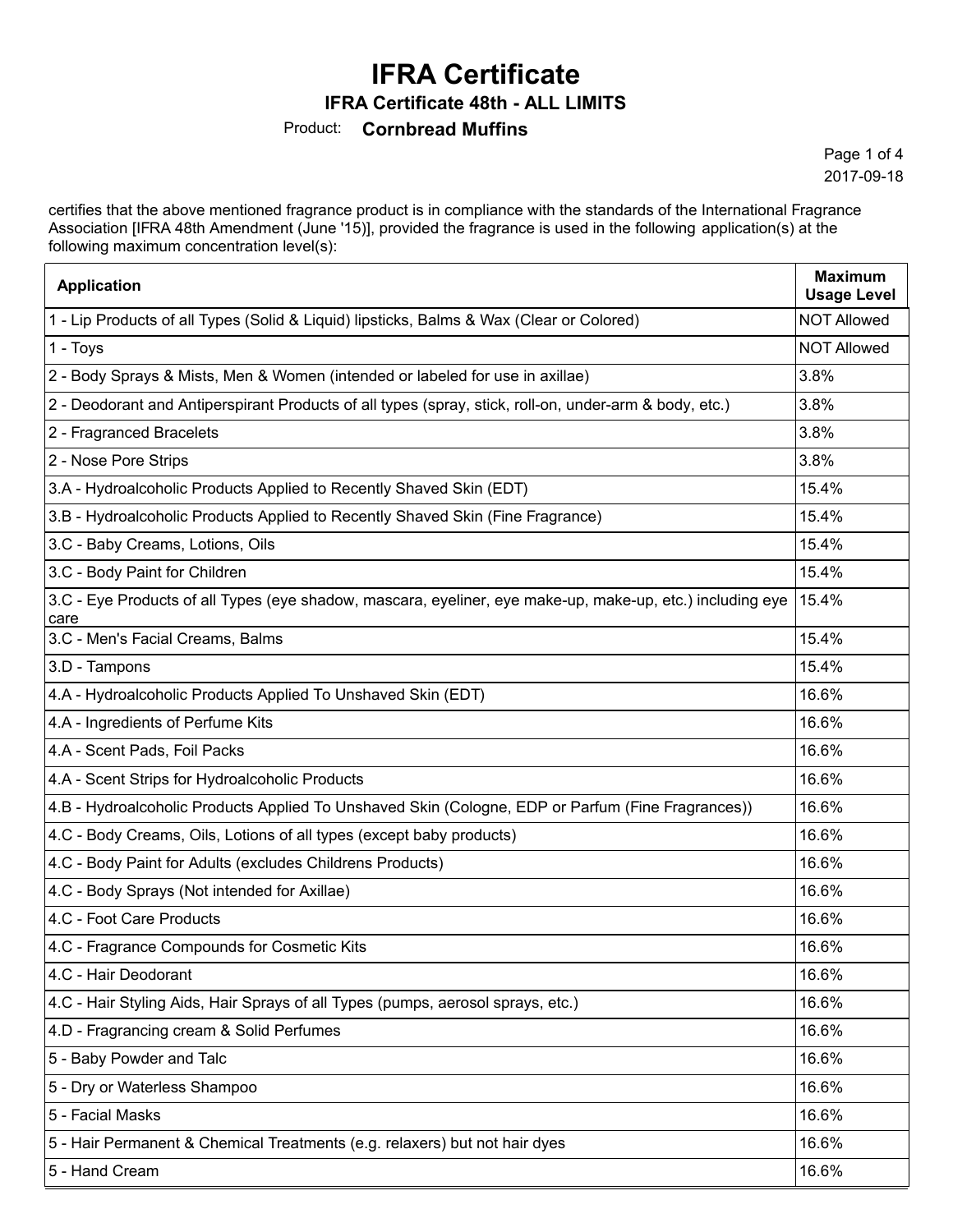#### **IFRA Certificate 48th - ALL LIMITS**

### Product: **Cornbread Muffins**

Page 2 of 4 2017-09-18

| <b>Application</b>                                                                                                | <b>Maximum</b><br><b>Usage Level</b> |
|-------------------------------------------------------------------------------------------------------------------|--------------------------------------|
| 5 - Hand sanitizers                                                                                               | 16.6%                                |
| 5 - Wipes or Refreshing Tissues for Face, Neck, Hands, Body                                                       | 16.6%                                |
| 5 - Women's Facial Creams/Facial Make-up                                                                          | 16.6%                                |
| 6 - Mouthwash, Including Breath Sprays                                                                            | <b>NOT Allowed</b>                   |
| 6 - Toothpaste                                                                                                    | <b>NOT Allowed</b>                   |
| 7.A - Baby Wipes                                                                                                  | 7.8%                                 |
| 7.A - Intimate (Feminine) Wipes                                                                                   | 7.8%                                 |
| 7.A - Toilet Wipes                                                                                                | 7.8%                                 |
| 7.B - Insect Repellent (intended to be applied to the skin)                                                       | 7.8%                                 |
| 8.A - Hair Styling Aids Non-Spray of all types (mousse, gels, leave-in conditioners)                              | 3.4%                                 |
| 8.A - Make-up Removers of all types (not including face cleansers)                                                | 3.4%                                 |
| 8.A - Nail Care                                                                                                   | 3.4%                                 |
| 8.A - Powders & Talcs, All Types (Except baby Powders & Talcs)                                                    | 3.4%                                 |
| 8.B - Hair Dyes                                                                                                   | 3.4%                                 |
| 9.A - Bath Gels, Foams, Mousses, Salts, Oils & other products added to bathwater                                  | 8.6%                                 |
| 9.A - Body Washes of all types (including baby washes) & Shower Gels of all Type                                  | 8.6%                                 |
| 9.A - Conditioner (Rinse-Off)                                                                                     | 8.6%                                 |
| 9.A - Depilatory, all (including Body Waxes for mechanical hair removal)                                          | 8.6%                                 |
| 9.A - Face Cleansers of all types (washes, gels, scrubs, etc.)                                                    | 8.6%                                 |
| 9.A - Shampoos of all types (including baby shampoos)                                                             | 8.6%                                 |
| 9.A - Shaving Creams of all types (stick, gels, foams, etc.)                                                      | 8.6%                                 |
| 9.A - Soap Liquid & Bar (Toilet Soap)                                                                             | 8.6%                                 |
| 9.B - Feminine Hygiene - Pads & Liners                                                                            | 8.6%                                 |
| 9.B - Toilet Paper                                                                                                | 8.6%                                 |
| 9.B - Wheat Bags                                                                                                  | 8.6%                                 |
| 9.C - Air fresheners sprays (incl. Room Sprays, Aerosols & Pump; excl. deodorant, hair styling aids, &<br>animal) | 8.6%                                 |
| 9.C - Facial Tissues, Napkins & Paper Towels                                                                      | 8.6%                                 |
| 10.A - Dry Cleaning Kits                                                                                          | 4.3%                                 |
| 10.A - Fabric Softeners of all types including fabric softener sheets                                             | 4.3%                                 |
| 10.A - Hand Dishwashing Detergent including concentrates                                                          | 4.3%                                 |
| 10.A - Handwash Laundry Detergents of all types inluding concentrates                                             | 4.3%                                 |
| 10.A - Hard Surface Cleaners (Bathroom & Kitchen Cleansers & Furniture polish, etc.)                              | 4.3%                                 |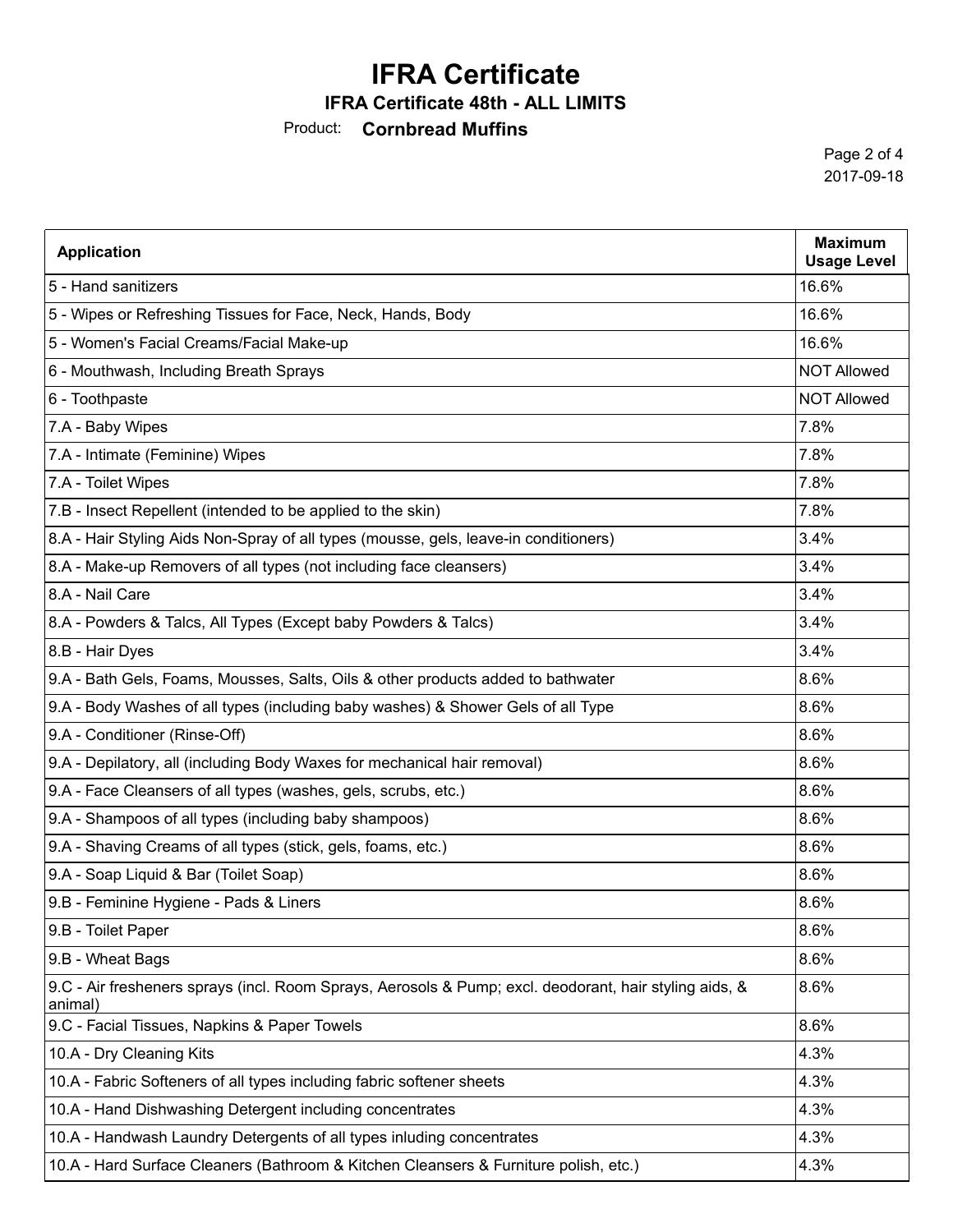### **IFRA Certificate 48th - ALL LIMITS**

Product: **Cornbread Muffins** 

Page 3 of 4 2017-09-18

| <b>Application</b>                                                                                                                     | <b>Maximum</b><br><b>Usage Level</b> |
|----------------------------------------------------------------------------------------------------------------------------------------|--------------------------------------|
| 10.A - Machine Wash Laundry Detergent & Bleach (liquids, powders, tablets, etc.) including laundry bleach<br>and concentrates          | 4.3%                                 |
| 10.A - Other Household Cleaning Products (fabric, soft surface & Carpet Cleaners)                                                      | 4.3%                                 |
| 10.A - Shampoos for pets                                                                                                               | 4.3%                                 |
| 10.B - Diapers                                                                                                                         | 4.3%                                 |
| 10.B - Scented Gloves or Socks                                                                                                         | 4.3%                                 |
| 10.B - Toilet seat wipes                                                                                                               | 4.3%                                 |
| 11 - Air Delivery Systems (Automated or with Manual Activator) with no contact with dispensing port.                                   | No Restriction                       |
| 11 - Air Fresheners (Solids, Liquid or Closed systems). Excluding Manual Deliver Room Spray Products                                   | No Restriction                       |
| 11 - All Non-Skin, or incidental skin, Contact                                                                                         | No Restriction                       |
| 11 - Animal sprays & Cat Litter                                                                                                        | No Restriction                       |
| 11 - Candles                                                                                                                           | No Restriction                       |
| 11 - Concentrated Aerosol Air Fresheners for metered systems                                                                           | No Restriction                       |
| 11 - Deodorizers/Maskers not intended for skin contact (Fabric drying machine deodorizers, carpet powders) No Restriction              |                                      |
| 11 - Floor Wax                                                                                                                         | No Restriction                       |
| 11 - Fuels & Paints                                                                                                                    | No Restriction                       |
| 11 - Insecticides (mosquito coil, paper, electrical, for clothing) excluding aerosols                                                  | No Restriction                       |
| 11 - Joss Sticks, Incense, Crystals/Stones, Blotters, Sachets & Fragrance Lamp Ring                                                    | No Restriction                       |
| 11 - Liquid Air Freshener Refills (Cartridge & Non-Cartridge Systems)                                                                  | No Restriction                       |
| 11 - Machine Dishwash detergent and deodorizers                                                                                        | No Restriction                       |
| 11 - Machine only Laundry Detergent (e.g. liquitabs)                                                                                   | No Restriction                       |
| 11 - Odored Distilled Water (that can be added to steam irons)                                                                         | No Restriction                       |
| 11 - Plastic Articles (excluding toys)                                                                                                 | No Restriction                       |
| 11 - Reed Diffusers & Liquid Refills (Cartridge & Non-Cartridge Systems)                                                               | No Restriction                       |
| 11 - Scent delivery systems using dry air technology that releases a fragrance without sprays, aerosols or<br>heated oils              | No Restriction                       |
| 11 - Scent Pack                                                                                                                        | No Restriction                       |
| 11 - Scratch and Sniff                                                                                                                 | No Restriction                       |
| 11 - Shoe Polishes                                                                                                                     | No Restriction                       |
| 11 - Toilet Blocks                                                                                                                     | No Restriction                       |
| 11 - Treated Textiles (starch sprays, fabric treated with fragrance after wash, deodorizers for textiles, tights<br>with moisturizers) | No Restriction                       |